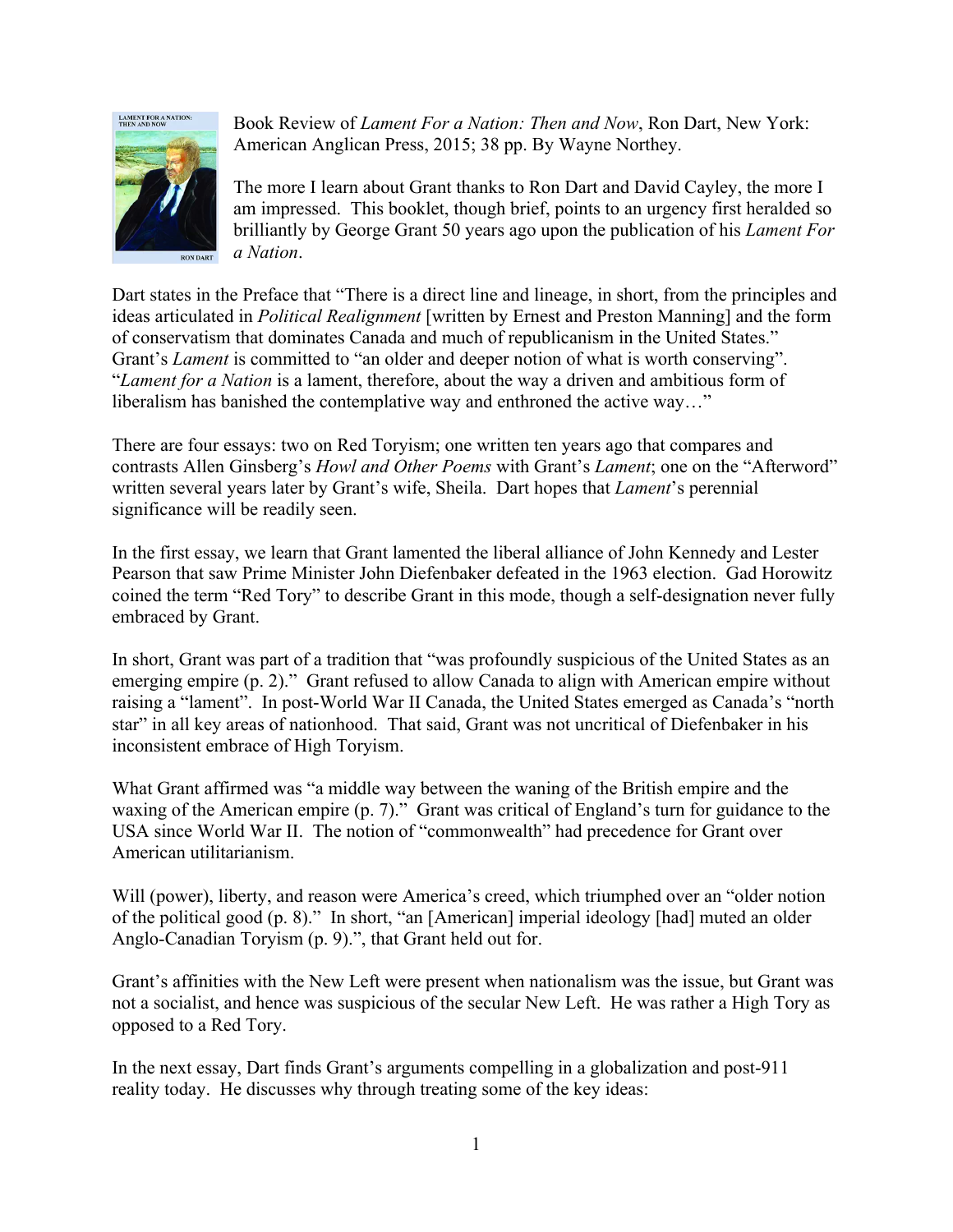Chapter 1 laments the loss of the older Canadian nationalist vision.

Chapter II discusses the battle on numerous fronts fought inconsistently by Diefenbaker.

 Chapter III shows that Diefenbaker lost the 1963 election on matters of (nationalist) principle. He pursued a contrary vision to that of Liberal Lester B. Pearson and President J.F. Kennedy at every turn.

 Chapter IV deals with liberalism and the Canadian Liberal Party, at one with American nationalism.

 Chapter V goes deeper: to an analysis of the "character of the modern age (p. 17)." It concerns the passing of the tradition of the Ancients in favour of the coming to be of the Moderns. The liberal way favours liberty, equality, choice and freedom. Such principles are problematic, and lead to even greater problems.

 Chapter VI concerns the roots of the Tory tradition. For Grant, both Liberal bourgeois and Beat protest are two sides of the same individualistic and liberal coin.

 Chapter VII followed four chapters on Canadian history; then two chapters on political philosophy and history. The final chapter is more theological, and names Hegel as the central figure in support of liberalism in his notion of history. "God and liberalism are One (p. 19)". But for Grant, "The Classical Tradition of the Good stands in a questioning and interrogating opposition to liberalism (p. 19)". Grant fears in liberalism the eclipse of the Good.

In 1970, Grant wrote an "Introduction" in which he rejects cynicism, indifference and skepticism. He refers twice to "the Moloch of the USA". This is the same word used by Allen Ginsberg in *Howl*. In some respects, Dart allows, Grant's piece is the Canadian version of *Howl*  – written 10 years later. But Grant recognized that "Ginsberg and clan used and furthered the very principles of liberalism in their legitimate criticisms of the liberal bourgeois culture… (p. 20)" And Grant remained ever hopeful, taking the long view of the Good.

Sheila Grant wrote an "Afterword" in 1997, that Dart discusses at greater length at the booklet's end. She further unpacked what necessity and the Good meant. Dart sees Grant ever vigilant about "Americans when they come bringing gifts of either the imperial, liberal bourgeois or protest type (p. 21)", for they smuggle in, Trojan horse like, American empire ways.

The next essay was written in 2005, and it compares *Howl* and *Lament.*

In short, they agree on what they want to be free from, but differ on what they want to be free for. Canadian High Tory nationalism diverges significantly from American anarchism and its Canadian devotees. Dart denotes 6 core characteristics of the (American) East Coast Bop and Beat ethos in which Ginsberg and like-minded participated, summarized on page 24. Dart comments: "Needless to say, such a position becomes its own ideology, creed and institution that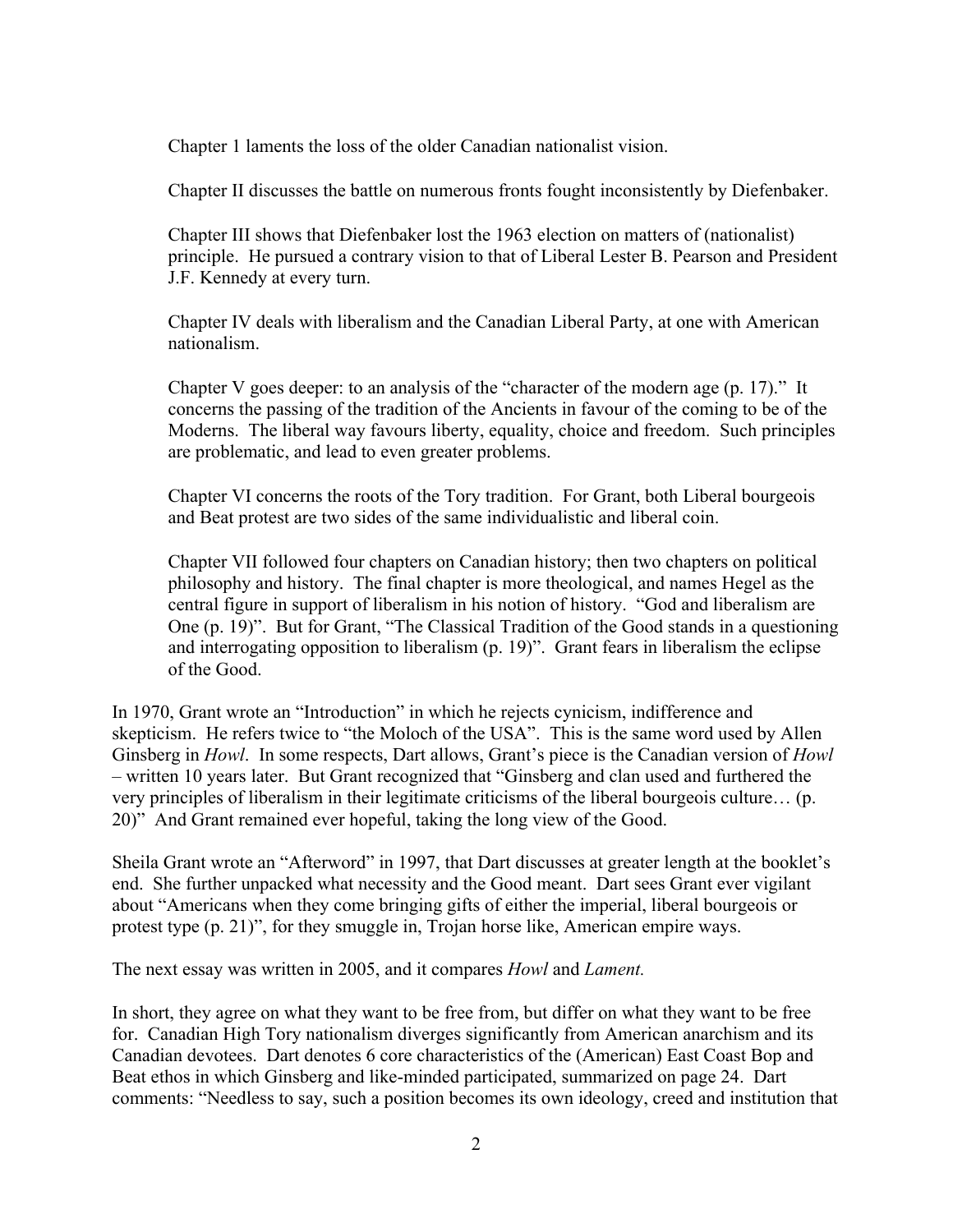cannot be doubted and must be defended at all costs by its guardians and gatekeepers (p. 25)." This despite its anarchism in relation to creeds and institutions. And though Jack Kerouac for instance distanced himself from this "creed and institution", he resolutely embraced the individualism at its core.

Grant dedicated *Lament* to two persons (Derek Bedson and Judith Robinson) not known to most Canadians, this reviewer included. Dart rightly wonders at their being less well known than the Beat and Bop Americans, asking "What does this tell us about our Canadian soul and how it has been colonized by the American matrix? (p. 26)"… Dart reprises this concern at the end of the this essay (p. 35).

"Molech (*sic* – Dart also uses the Moloch spelling), Molech and Molech becomes the destructive and dominant metaphor (p. 27)" for what has happened to the best minds in America, "driven mad by [a] combination of the military industrial complex, anti-communist thinking and Puritan and bourgeois ethics (p. 29).". And what is that? "It is all forms of tyranny and authority that brutalize and are callous to the best minds (pp.  $27 \& 28$ )." This all according to Ginsberg.

Dart moves to discuss five points of convergence, and more significantly, five points of divergence between Ginsberg and Grant. Neither "offer[s] much of a way out of the problem (p. 32)." As to the latter:

 Grant was Canadian and was concerned about American liberal "colonization" of Canada;

 Spirituality and religion (in their dogmatic and institutional forms) are held together by Grant;

 Grant attempted to challenge American empire through the Progressive Conservative party.

 "Grant dared to question the very philosophic principles of American liberalism, and as such, hiked a different path than Ginsberg and the Beats (p. 34)." Law, order and good government, Dart avers, "take the curious and thoughtful to different places than life, liberty and the pursuit of happiness (p. 34)." The Beats simply more subtly colonize Canadians than the overt American Way.

Grant is a more sophisticated thinker than Ginsberg.

The final essay discusses Sheila Grant's 1997 "Afterword".

Dart states: "There is, in short, much more to *Lament* than merely a lament, and the journey into Grant's distinction between Hegelian 'necessity' and the Platonic 'good' is the entrée portal – Sheila Grant, in the 'Afterword', pointed the way – Chapter VII is now the meditative challenge before us (p. 38)."

On that note, the booklet ends.

This is a fascinating read. One could wish, however, that "the line that ends *Lament for a Nation* (p. 38)." to which Dart alludes was quoted in his booklet. (It is, translated: "They were holding their arms outstretched in love toward the further shore."). One could also wish for further indication from Sheila Grant of exactly what is the "meditative challenge" of Chapter